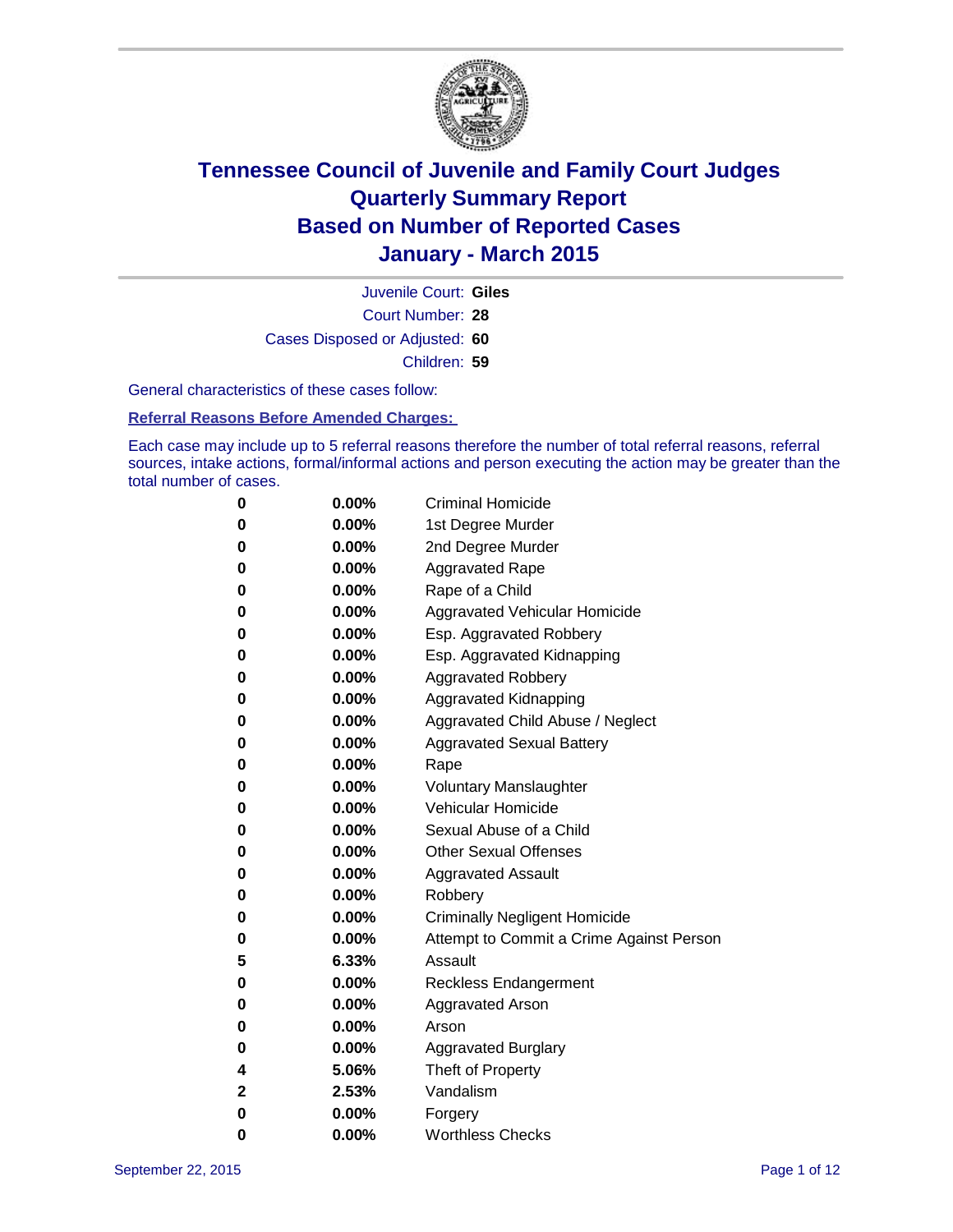

Court Number: **28** Juvenile Court: **Giles** Cases Disposed or Adjusted: **60** Children: **59**

#### **Referral Reasons Before Amended Charges:**

Each case may include up to 5 referral reasons therefore the number of total referral reasons, referral sources, intake actions, formal/informal actions and person executing the action may be greater than the total number of cases.

| 0        | 0.00%  | Illegal Possession / Fraudulent Use of Credit / Debit Cards |
|----------|--------|-------------------------------------------------------------|
| 0        | 0.00%  | <b>Burglary</b>                                             |
| 0        | 0.00%  | Unauthorized Use of a Vehicle                               |
| 0        | 0.00%  | <b>Cruelty to Animals</b>                                   |
| 1        | 1.27%  | Sale of Controlled Substances                               |
| 0        | 0.00%  | <b>Other Drug Offenses</b>                                  |
| 1        | 1.27%  | <b>Possession of Controlled Substances</b>                  |
| 0        | 0.00%  | <b>Criminal Attempt</b>                                     |
| 2        | 2.53%  | Carrying Weapons on School Property                         |
| 0        | 0.00%  | Unlawful Carrying / Possession of a Weapon                  |
| 0        | 0.00%  | <b>Evading Arrest</b>                                       |
| 0        | 0.00%  | Escape                                                      |
| 0        | 0.00%  | Driving Under Influence (DUI)                               |
| 1        | 1.27%  | Possession / Consumption of Alcohol                         |
| 1        | 1.27%  | Resisting Stop, Frisk, Halt, Arrest or Search               |
| 0        | 0.00%  | <b>Aggravated Criminal Trespass</b>                         |
| 0        | 0.00%  | Harassment                                                  |
| 0        | 0.00%  | Failure to Appear                                           |
| 0        | 0.00%  | Filing a False Police Report                                |
| 0        | 0.00%  | <b>Criminal Impersonation</b>                               |
| 3        | 3.80%  | <b>Disorderly Conduct</b>                                   |
| 0        | 0.00%  | <b>Criminal Trespass</b>                                    |
| 1        | 1.27%  | <b>Public Intoxication</b>                                  |
| $\bf{0}$ | 0.00%  | Gambling                                                    |
| 37       | 46.84% | <b>Traffic</b>                                              |
| 0        | 0.00%  | <b>Local Ordinances</b>                                     |
| 0        | 0.00%  | Violation of Wildlife Regulations                           |
| 0        | 0.00%  | Contempt of Court                                           |
| 7        | 8.86%  | Violation of Probation                                      |
| 0        | 0.00%  | Violation of Aftercare                                      |
| 3        | 3.80%  | <b>Unruly Behavior</b>                                      |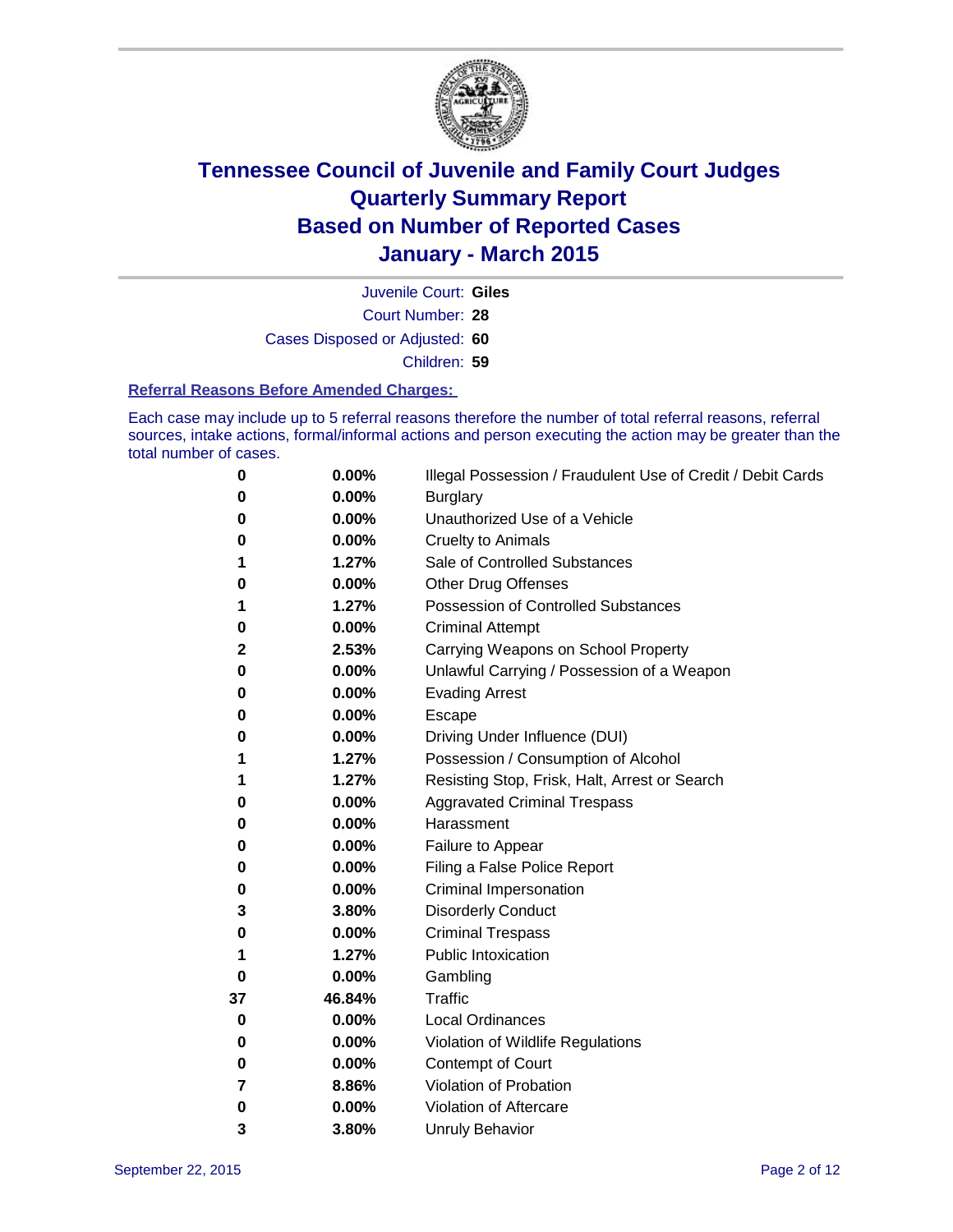

Court Number: **28** Juvenile Court: **Giles** Cases Disposed or Adjusted: **60** Children: **59**

#### **Referral Reasons Before Amended Charges:**

Each case may include up to 5 referral reasons therefore the number of total referral reasons, referral sources, intake actions, formal/informal actions and person executing the action may be greater than the total number of cases.

| 6  | 7.59%    | Truancy                                |
|----|----------|----------------------------------------|
| 2  | 2.53%    | In-State Runaway                       |
| 0  | 0.00%    | Out-of-State Runaway                   |
| 0  | 0.00%    | Possession of Tobacco Products         |
| 0  | $0.00\%$ | Violation of a Valid Court Order       |
| 0  | 0.00%    | <b>Violation of Curfew</b>             |
| 0  | 0.00%    | Sexually Abused Child                  |
| 0  | 0.00%    | <b>Physically Abused Child</b>         |
| 0  | 0.00%    | Dependency / Neglect                   |
| 0  | 0.00%    | <b>Termination of Parental Rights</b>  |
| 0  | 0.00%    | <b>Violation of Pretrial Diversion</b> |
| 0  | 0.00%    | Violation of Informal Adjustment       |
| 0  | 0.00%    | <b>Judicial Review</b>                 |
| 0  | $0.00\%$ | <b>Administrative Review</b>           |
| 1  | 1.27%    | <b>Foster Care Review</b>              |
| 2  | 2.53%    | Custody                                |
| 0  | $0.00\%$ | Visitation                             |
| 0  | 0.00%    | Paternity / Legitimation               |
| 0  | 0.00%    | <b>Child Support</b>                   |
| 0  | 0.00%    | <b>Request for Medical Treatment</b>   |
| 0  | 0.00%    | <b>Consent to Marry</b>                |
| 0  | 0.00%    | Other                                  |
| 79 | 100.00%  | <b>Total Referrals</b>                 |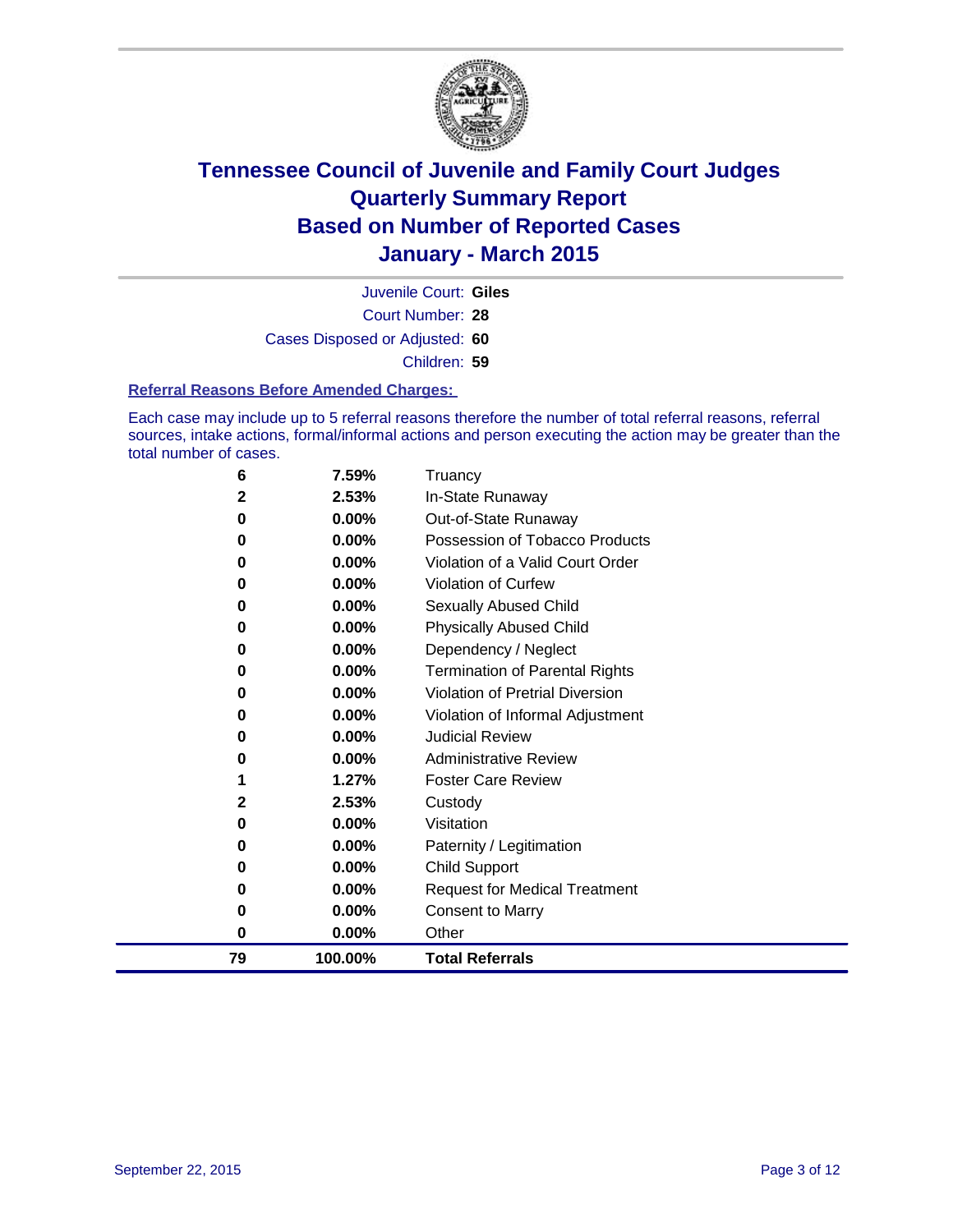

| Juvenile Court: Giles          |  |
|--------------------------------|--|
| Court Number: 28               |  |
| Cases Disposed or Adjusted: 60 |  |
| Children: 59                   |  |
| <b>Referral Sources: 1</b>     |  |

| 79 | 100.00%               | <b>Total Referral Sources</b>     |
|----|-----------------------|-----------------------------------|
|    | 0.00%<br>0            | Other                             |
|    | 0.00%<br>0            | Unknown                           |
|    | 0.00%<br>0            | Hospital                          |
|    | 0.00%<br>0            | Child & Parent                    |
|    | 0.00%<br>0            | Victim                            |
|    | $0.00\%$<br>0         | <b>Other Court</b>                |
|    | 0.00%<br>0            | Social Agency                     |
|    | 8.86%                 | <b>Court Staff</b>                |
|    | $0.00\%$<br>0         | <b>District Attorney's Office</b> |
|    | 0.00%<br>0            | <b>Other State Department</b>     |
|    | $\mathbf{2}$<br>2.53% | <b>DCS</b>                        |
|    | 0.00%<br>0            | <b>CSA</b>                        |
|    | 7.59%<br>6            | School                            |
|    | $0.00\%$<br>0         | Self                              |
|    | 0.00%<br>0            | Relatives                         |
|    | $0.00\%$<br>0         | Parents                           |
| 64 | 81.01%                | Law Enforcement                   |

### **Age of Child at Referral: 2**

| 59           | 100.00%  | <b>Total Child Count</b> |
|--------------|----------|--------------------------|
| 0            | 0.00%    | Unknown                  |
| 0            | $0.00\%$ | Ages 19 and Over         |
| 29           | 49.15%   | Ages 17 through 18       |
| 28           | 47.46%   | Ages 15 through 16       |
| $\mathbf{2}$ | 3.39%    | Ages 13 through 14       |
| 0            | $0.00\%$ | Ages 11 through 12       |
| 0            | $0.00\%$ | Ages 10 and Under        |

<sup>1</sup> If different than number of Referral Reasons (79), verify accuracy of your court's data.

One child could be counted in multiple categories, verify accuracy of your court's data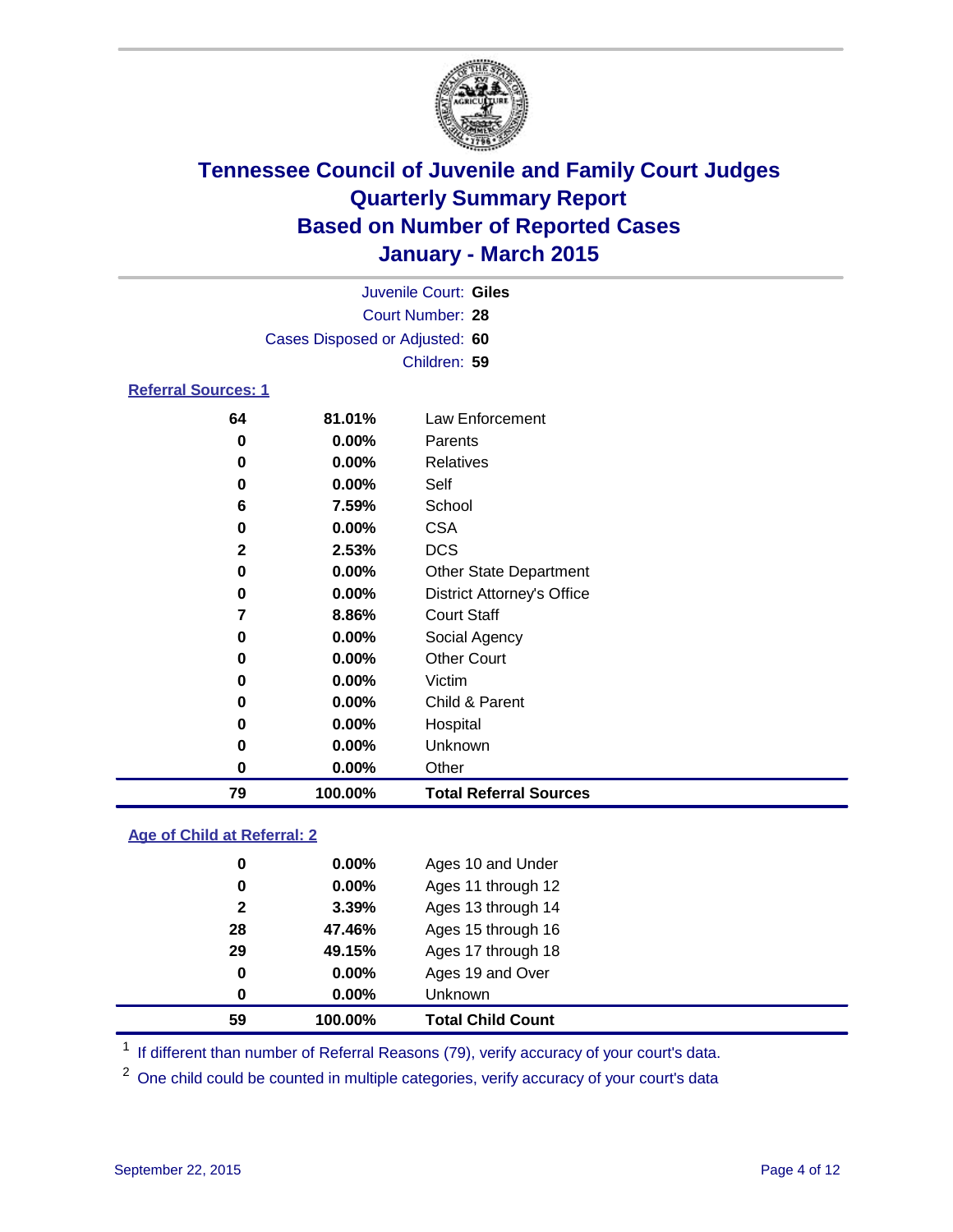

|                                         |                                | Juvenile Court: Giles    |
|-----------------------------------------|--------------------------------|--------------------------|
|                                         |                                | Court Number: 28         |
|                                         | Cases Disposed or Adjusted: 60 |                          |
|                                         |                                | Children: 59             |
| Sex of Child: 1                         |                                |                          |
| 34                                      | 57.63%                         | Male                     |
| 25                                      | 42.37%                         | Female                   |
| $\bf{0}$                                | 0.00%                          | Unknown                  |
| 59                                      | 100.00%                        | <b>Total Child Count</b> |
| Race of Child: 1                        |                                |                          |
| 53                                      | 89.83%                         | White                    |
| 4                                       | 6.78%                          | African American         |
| 0                                       | 0.00%                          | Native American          |
| 0                                       | 0.00%                          | Asian                    |
| $\mathbf 2$                             | 3.39%                          | Mixed                    |
| 0                                       | 0.00%                          | Unknown                  |
| 59                                      | 100.00%                        | <b>Total Child Count</b> |
| <b>Hispanic Origin: 1</b>               |                                |                          |
| 1                                       | 1.69%                          | Yes                      |
| 58                                      | 98.31%                         | <b>No</b>                |
| $\bf{0}$                                | 0.00%                          | Unknown                  |
| 59                                      | 100.00%                        | <b>Total Child Count</b> |
| <b>School Enrollment of Children: 1</b> |                                |                          |
| 57                                      | 96.61%                         | Yes                      |
| $\overline{\mathbf{2}}$                 | 3.39%                          | <b>No</b>                |
| $\bf{0}$                                | 0.00%                          | Unknown                  |
| 59                                      | 100.00%                        | <b>Total Child Count</b> |

One child could be counted in multiple categories, verify accuracy of your court's data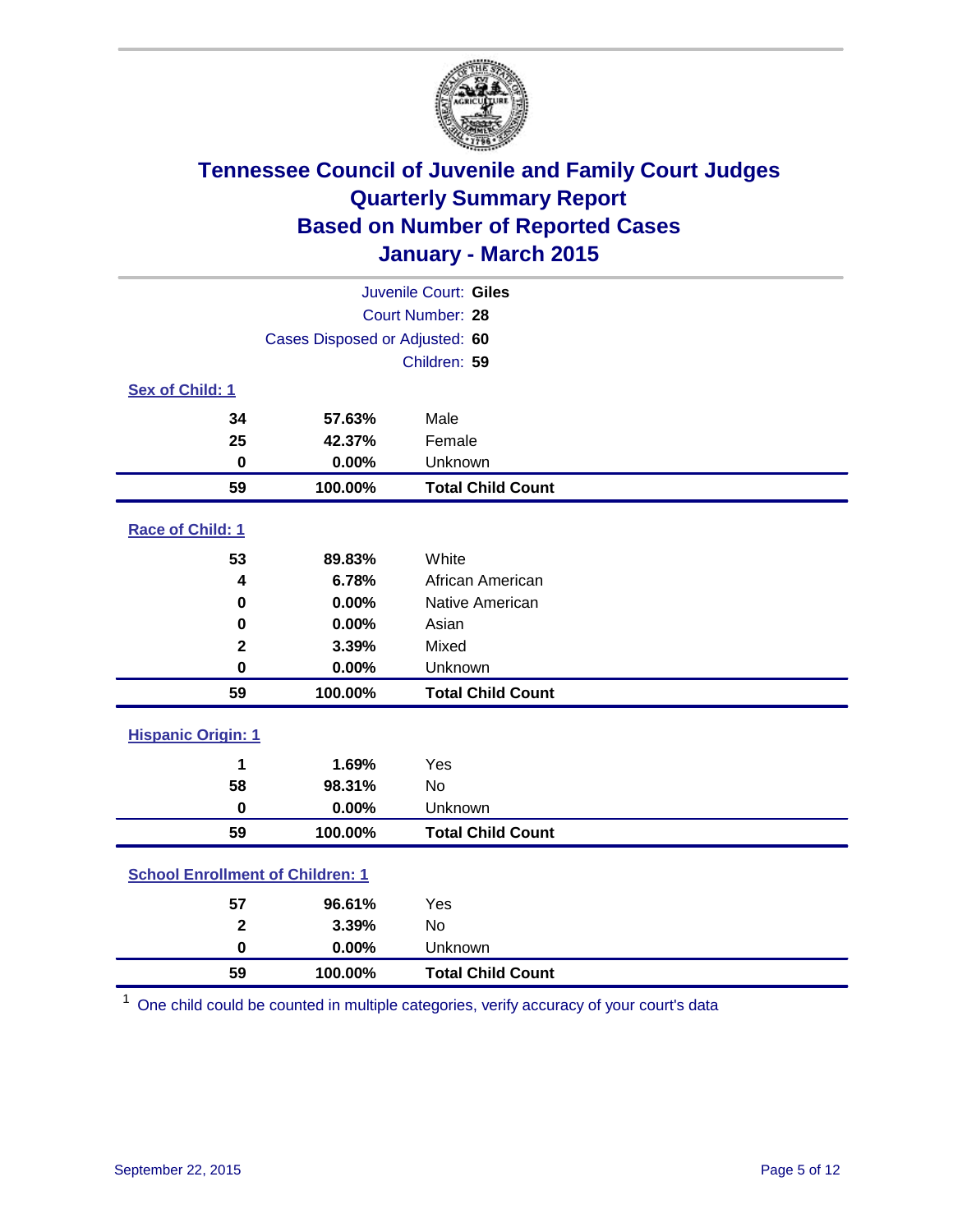

Court Number: **28** Juvenile Court: **Giles** Cases Disposed or Adjusted: **60** Children: **59**

### **Living Arrangement of Child at Time of Referral: 1**

| 24 | 40.68%   | With Both Biological Parents |
|----|----------|------------------------------|
| 0  | $0.00\%$ | With Father and Stepmother   |
| 4  | 6.78%    | With Mother and Stepfather   |
| 23 | 38.98%   | With Mother                  |
| 7  | 11.86%   | With Father                  |
| 1  | 1.69%    | <b>With Relatives</b>        |
| 0  | 0.00%    | With Adoptive Parents        |
| 0  | $0.00\%$ | With Foster Family           |
| 0  | 0.00%    | In a Group Home              |
| 0  | 0.00%    | In a Residential Center      |
| 0  | $0.00\%$ | In an Institution            |
| 0  | $0.00\%$ | Independent                  |
| 0  | 0.00%    | Unknown                      |
| 0  | $0.00\%$ | Other                        |
| 59 | 100.00%  | <b>Total Child Count</b>     |

### **Type of Detention: 2**

| 0  | $0.00\%$ | Non-Secure Placement         |  |
|----|----------|------------------------------|--|
| 0  | 0.00%    | Juvenile Detention Facility  |  |
| 0  | $0.00\%$ | Jail - Complete Separation   |  |
| 0  | 0.00%    | Jail - Partial Separation    |  |
| 0  | $0.00\%$ | Jail - No Separation         |  |
| 0  | $0.00\%$ | <b>Psychiatric Hospital</b>  |  |
| 0  | $0.00\%$ | <b>Unknown</b>               |  |
| 60 | 100.00%  | Does Not Apply               |  |
| 0  | $0.00\%$ | Other                        |  |
| 60 | 100.00%  | <b>Total Detention Count</b> |  |

<sup>1</sup> One child could be counted in multiple categories, verify accuracy of your court's data

If different than number of Cases (60) verify accuracy of your court's data.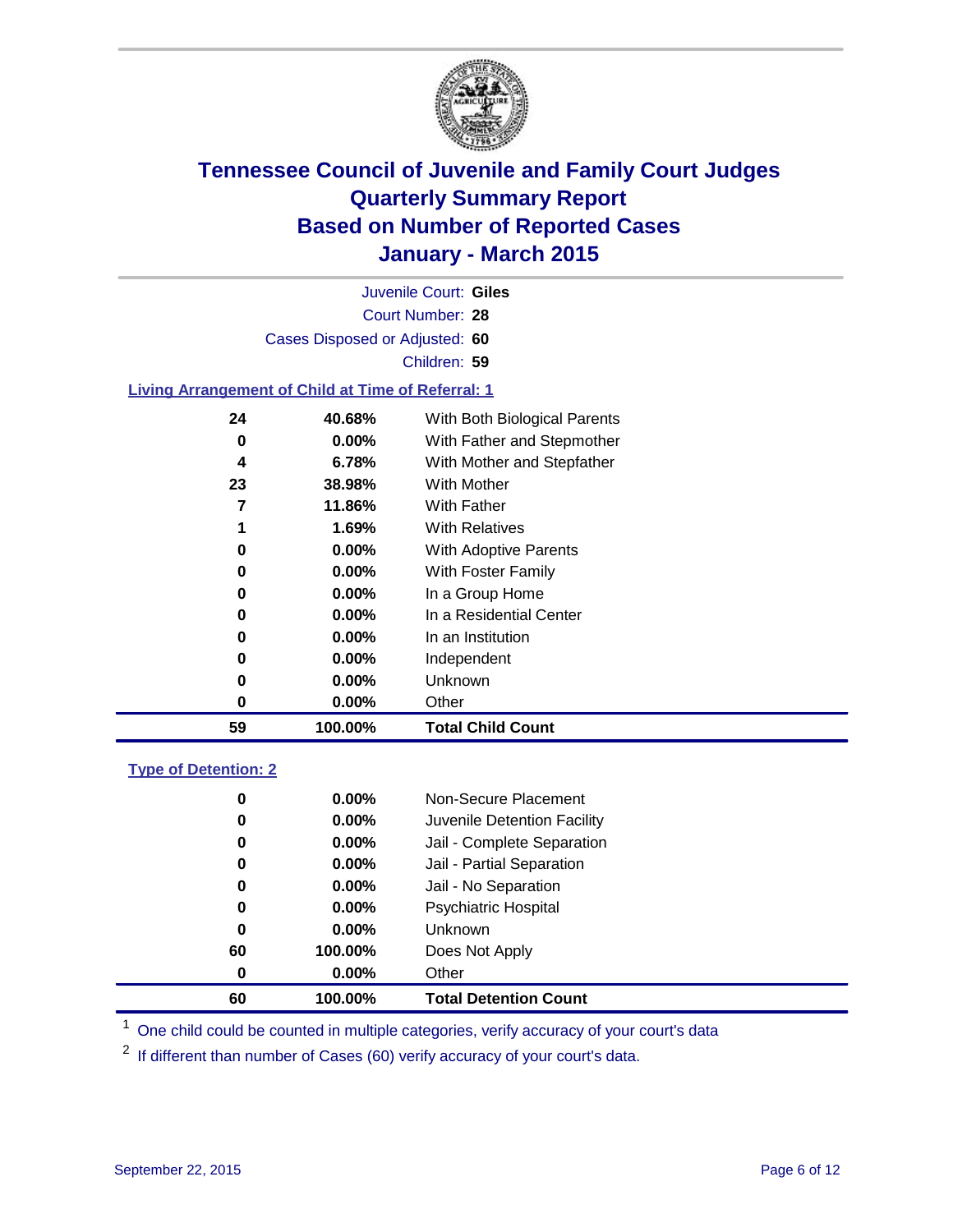

| Juvenile Court: Giles                              |                                |                                      |  |  |  |  |
|----------------------------------------------------|--------------------------------|--------------------------------------|--|--|--|--|
|                                                    | Court Number: 28               |                                      |  |  |  |  |
|                                                    | Cases Disposed or Adjusted: 60 |                                      |  |  |  |  |
|                                                    |                                | Children: 59                         |  |  |  |  |
| <b>Placement After Secure Detention Hearing: 1</b> |                                |                                      |  |  |  |  |
| O                                                  | 0.00%                          | Returned to Prior Living Arrangement |  |  |  |  |
| 0                                                  | 0.00%                          | Juvenile Detention Facility          |  |  |  |  |
| 0                                                  | 0.00%                          | Jail                                 |  |  |  |  |
| 0                                                  | 0.00%                          | Shelter / Group Home                 |  |  |  |  |
| 0                                                  | 0.00%                          | <b>Foster Family Home</b>            |  |  |  |  |
| 0                                                  | 0.00%                          | <b>Psychiatric Hospital</b>          |  |  |  |  |
| 0                                                  | 0.00%                          | <b>Unknown</b>                       |  |  |  |  |
| 60                                                 | 100.00%                        | Does Not Apply                       |  |  |  |  |
| 0                                                  | 0.00%                          | Other                                |  |  |  |  |
| 60                                                 | 100.00%                        | <b>Total Placement Count</b>         |  |  |  |  |
| <b>Intake Actions: 2</b>                           |                                |                                      |  |  |  |  |
| 36                                                 | 45.57%                         | <b>Petition Filed</b>                |  |  |  |  |
| $\mathbf{2}$                                       | 2.53%                          | <b>Motion Filed</b>                  |  |  |  |  |
| 40                                                 | 50.63%                         | <b>Citation Processed</b>            |  |  |  |  |
| 0                                                  | 0.00%                          | Notification of Paternity Processed  |  |  |  |  |
| 0                                                  | 0.00%                          | Scheduling of Judicial Review        |  |  |  |  |
| 0                                                  | 0.00%                          | Scheduling of Administrative Review  |  |  |  |  |
| 1                                                  | 1.27%                          | Scheduling of Foster Care Review     |  |  |  |  |
| Ω                                                  | 0.00%                          | Unknown                              |  |  |  |  |
| 0                                                  | 0.00%                          | Does Not Apply                       |  |  |  |  |

<sup>1</sup> If different than number of Cases (60) verify accuracy of your court's data.

**100.00% Total Intake Count**

**0.00%** Other

<sup>2</sup> If different than number of Referral Reasons (79), verify accuracy of your court's data.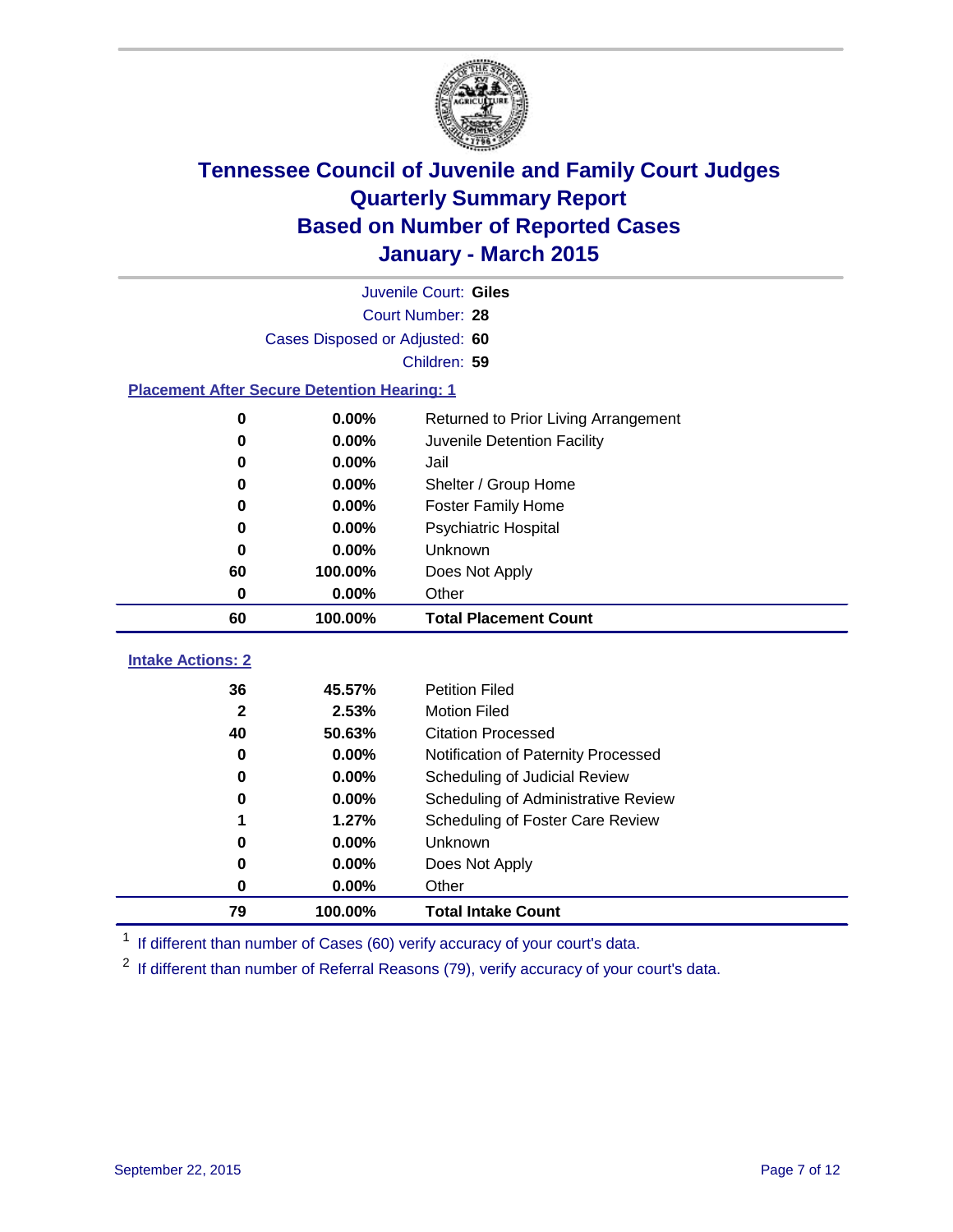

Court Number: **28** Juvenile Court: **Giles** Cases Disposed or Adjusted: **60** Children: **59**

### **Last Grade Completed by Child: 1**

| 59                   | 100.00%           | <b>Total Child Count</b> |
|----------------------|-------------------|--------------------------|
| $\bf{0}$             | $0.00\%$          | Other                    |
| 0                    | 0.00%             | Unknown                  |
| $\bf{0}$             | 0.00%             | Never Attended School    |
| 1                    | 1.69%             | Graduated                |
| 0                    | 0.00%             | <b>GED</b>               |
| 0                    | 0.00%             | Non-Graded Special Ed    |
| 4                    | 6.78%             | 12th Grade               |
| 25                   | 42.37%            | 11th Grade               |
| 16                   | 27.12%            | 10th Grade               |
| $\bf{0}$             | 0.00%             | 9th Grade                |
| 10                   | 16.95%            | 9th Grade                |
| $\mathbf 0$          | 0.00%             | 8th Grade                |
| $\mathbf 2$          | 3.39%             | 8th Grade                |
| 0                    | 0.00%             | 7th Grade                |
| 0                    | 0.00%             | 7th Grade                |
| 0                    | 0.00%             | 6th Grade                |
| 1                    | 1.69%             | 6th Grade                |
| $\bf{0}$             | 0.00%             | 5th Grade                |
| $\bf{0}$             | 0.00%             | 5th Grade                |
| 0                    | 0.00%             | 4th Grade                |
| 0                    | 0.00%             | 4th Grade                |
| 0                    | 0.00%             | 3rd Grade                |
| $\bf{0}$<br>$\bf{0}$ | $0.00\%$<br>0.00% | 3rd Grade                |
| 0                    | 0.00%             | 2nd Grade<br>2nd Grade   |
| 0                    | 0.00%             | 1st Grade                |
| 0                    | 0.00%             | 1st Grade                |
| $\bf{0}$             | $0.00\%$          | Kindergarten             |
| $\bf{0}$             | 0.00%             | Preschool                |
| $\pmb{0}$            | 0.00%             | Too Young for School     |
|                      |                   |                          |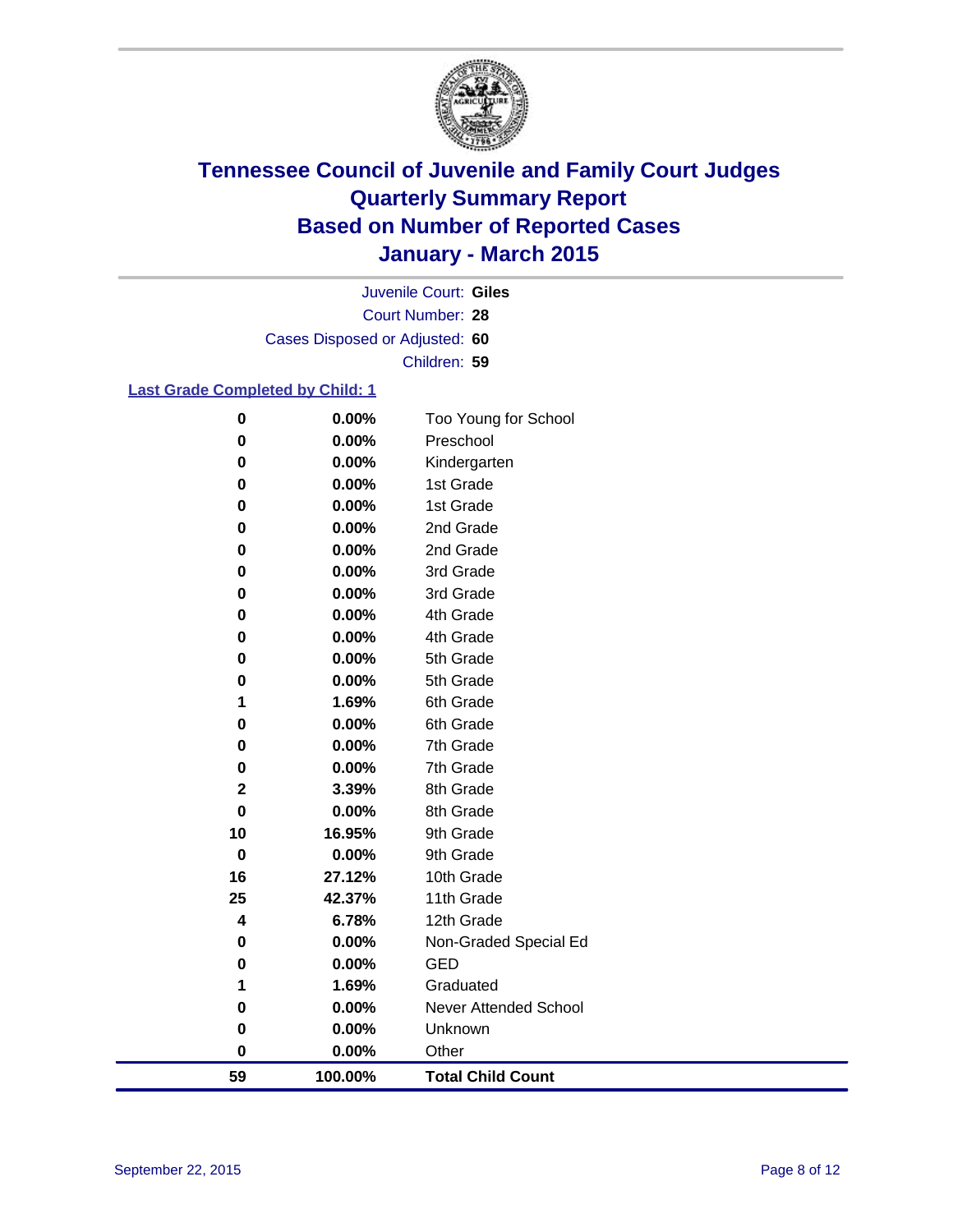

|                                         |                                | Juvenile Court: Giles                                                                 |  |
|-----------------------------------------|--------------------------------|---------------------------------------------------------------------------------------|--|
|                                         |                                | Court Number: 28                                                                      |  |
|                                         | Cases Disposed or Adjusted: 60 |                                                                                       |  |
|                                         |                                | Children: 59                                                                          |  |
| <b>Enrolled in Special Education: 1</b> |                                |                                                                                       |  |
| 0                                       | $0.00\%$                       | Yes                                                                                   |  |
| 59                                      | 100.00%                        | No.                                                                                   |  |
| 0                                       | 0.00%                          | <b>Unknown</b>                                                                        |  |
| 59                                      | 100.00%                        | <b>Total Child Count</b>                                                              |  |
|                                         |                                | One objet could be counted in multiple estagging worify accuracy of your courtie data |  |

<sup>1</sup> One child could be counted in multiple categories, verify accuracy of your court's data

| <b>Action Executed By: 1</b> |  |
|------------------------------|--|
|                              |  |

| 79 | 100.00%  | Judge                     |
|----|----------|---------------------------|
| 0  | 0.00%    | Magistrate                |
| 0  | 0.00%    | <b>YSO</b>                |
| 0  | $0.00\%$ | Other                     |
| 0  | $0.00\%$ | Unknown                   |
| 79 | 100.00%  | <b>Total Action Count</b> |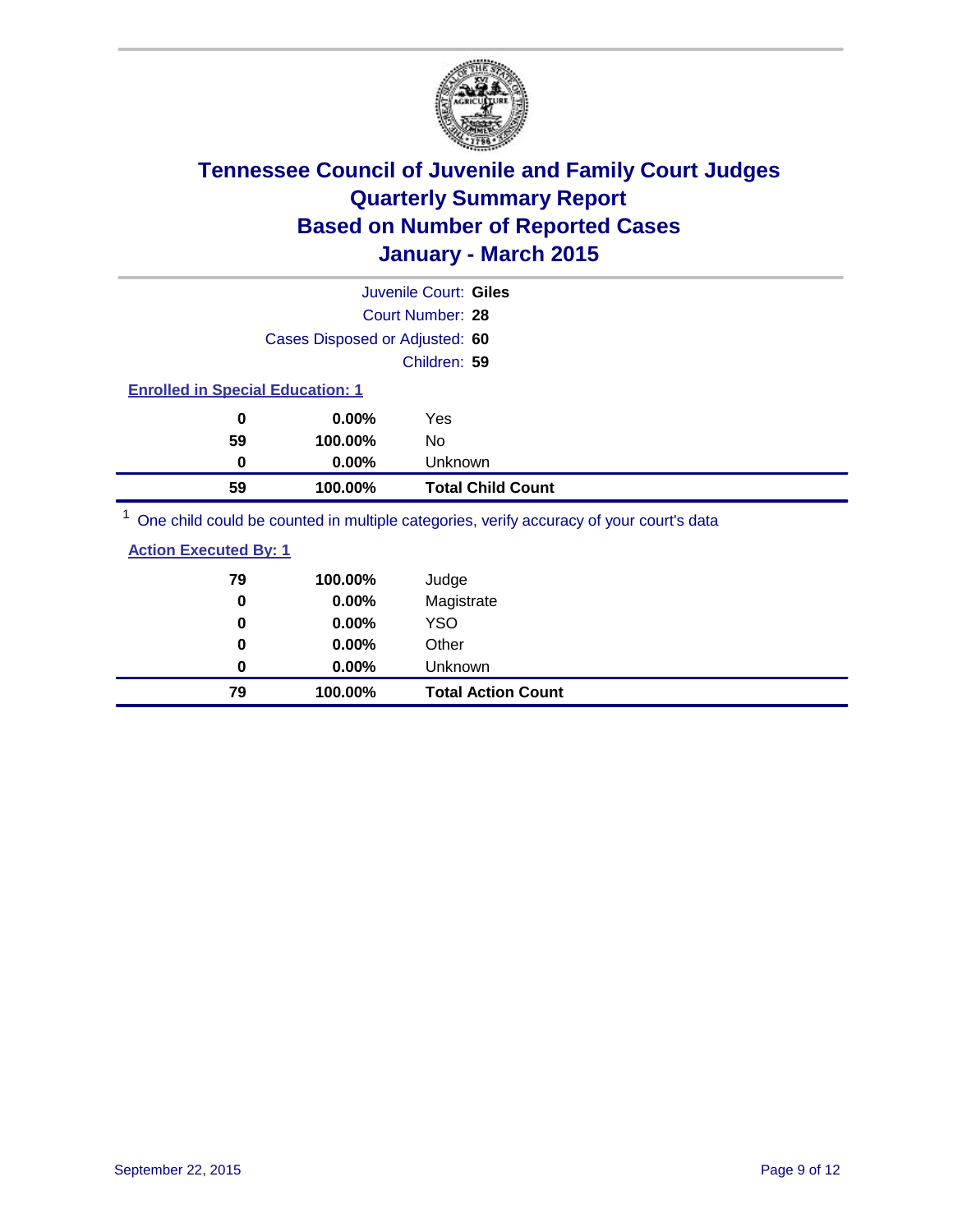

Court Number: **28** Juvenile Court: **Giles** Cases Disposed or Adjusted: **60** Children: **59**

### **Formal / Informal Actions: 1**

| 21 | 26.58%   | Dismissed                                        |  |
|----|----------|--------------------------------------------------|--|
| 4  | 5.06%    | Retired / Nolle Prosequi                         |  |
| 33 | 41.77%   | <b>Complaint Substantiated Delinquent</b>        |  |
| 7  | 8.86%    | <b>Complaint Substantiated Status Offender</b>   |  |
| 2  | 2.53%    | <b>Complaint Substantiated Dependent/Neglect</b> |  |
| 0  | $0.00\%$ | <b>Complaint Substantiated Abused</b>            |  |
| 0  | $0.00\%$ | <b>Complaint Substantiated Mentally III</b>      |  |
| 11 | 13.92%   | Informal Adjustment                              |  |
| 0  | $0.00\%$ | <b>Pretrial Diversion</b>                        |  |
| 0  | $0.00\%$ | <b>Transfer to Adult Court Hearing</b>           |  |
| 0  | $0.00\%$ | Charges Cleared by Transfer to Adult Court       |  |
| 0  | $0.00\%$ | Special Proceeding                               |  |
|    | 1.27%    | <b>Review Concluded</b>                          |  |
| 0  | $0.00\%$ | Case Held Open                                   |  |
| 0  | $0.00\%$ | Other                                            |  |
| 0  | $0.00\%$ | <b>Unknown</b>                                   |  |
| 79 | 100.00%  | <b>Total Action Count</b>                        |  |

<sup>1</sup> If different than number of Referral Reasons (79), verify accuracy of your court's data.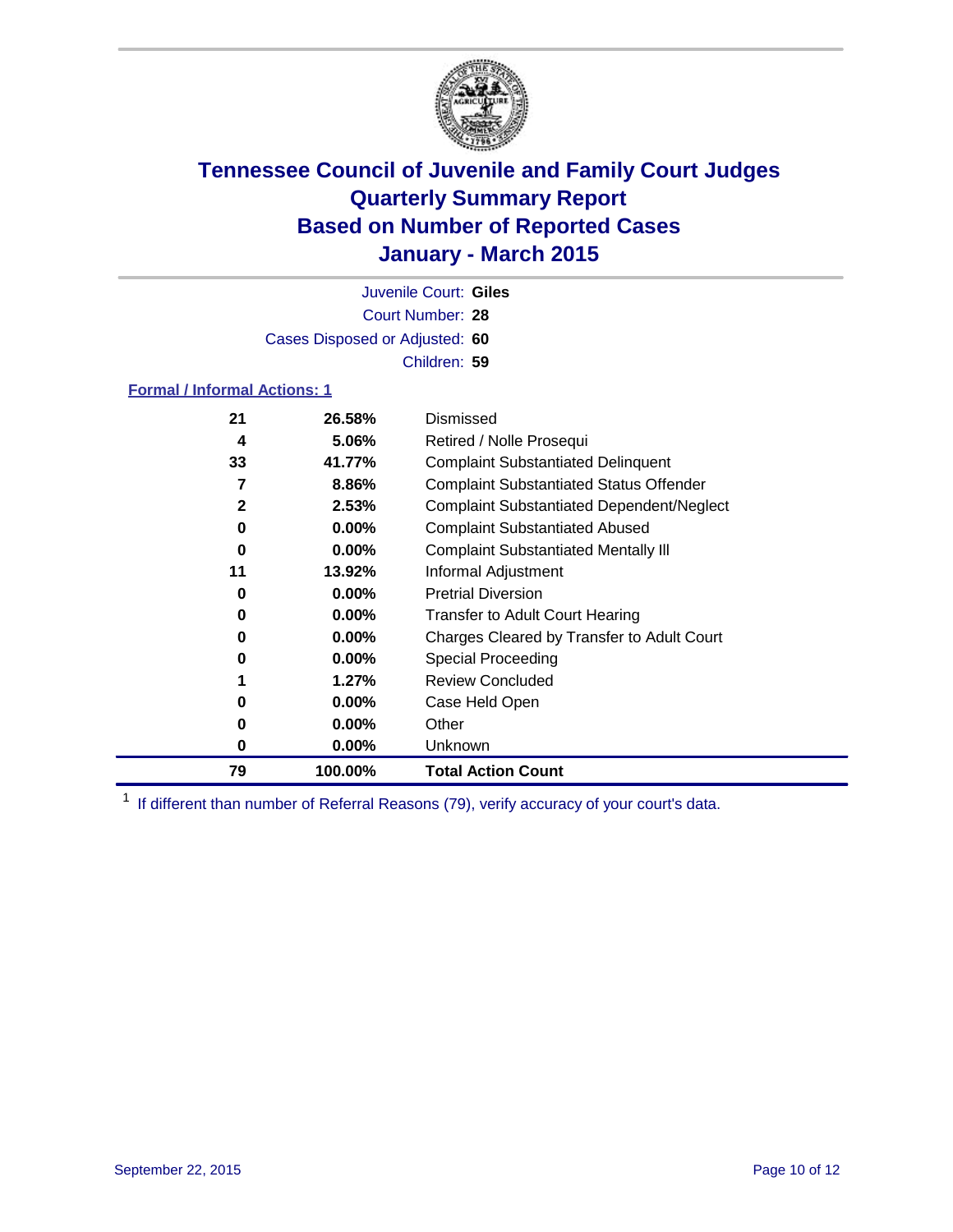

|                       |                                | Juvenile Court: Giles                                 |
|-----------------------|--------------------------------|-------------------------------------------------------|
|                       |                                | Court Number: 28                                      |
|                       | Cases Disposed or Adjusted: 60 |                                                       |
|                       |                                | Children: 59                                          |
| <b>Case Outcomes:</b> |                                | There can be multiple outcomes for one child or case. |
| 18                    | 23.38%                         | <b>Case Dismissed</b>                                 |
| $\mathbf{2}$          | 2.60%                          | Case Retired or Nolle Prosequi                        |
| 0                     | 0.00%                          | Warned / Counseled                                    |
| 0                     | 0.00%                          | <b>Held Open For Review</b>                           |
| 0                     | 0.00%                          | Supervision / Probation to Juvenile Court             |
| 0                     | 0.00%                          | <b>Probation to Parents</b>                           |
| 0                     | 0.00%                          | Referral to Another Entity for Supervision / Service  |
| $\mathbf 2$           | 2.60%                          | Referred for Mental Health Counseling                 |
| 1                     | 1.30%                          | Referred for Alcohol and Drug Counseling              |
| 0                     | 0.00%                          | Referred to Alternative School                        |
| 0                     | 0.00%                          | Referred to Private Child Agency                      |
| 0                     | 0.00%                          | Referred to Defensive Driving School                  |
| 0                     | 0.00%                          | Referred to Alcohol Safety School                     |
| 0                     | 0.00%                          | Referred to Juvenile Court Education-Based Program    |
| 0                     | 0.00%                          | Driver's License Held Informally                      |
| 0                     | 0.00%                          | <b>Voluntary Placement with DMHMR</b>                 |
| 0                     | 0.00%                          | <b>Private Mental Health Placement</b>                |
| 0                     | 0.00%                          | <b>Private MR Placement</b>                           |
| 0                     | 0.00%                          | Placement with City/County Agency/Facility            |
| 0                     | 0.00%                          | Placement with Relative / Other Individual            |
| 10                    | 12.99%                         | Fine                                                  |
| 1                     | 1.30%                          | <b>Public Service</b>                                 |
| $\mathbf 2$           | 2.60%                          | Restitution                                           |
| 0                     | 0.00%                          | <b>Runaway Returned</b>                               |
| 1                     | 1.30%                          | No Contact Order                                      |
| 0                     | 0.00%                          | Injunction Other than No Contact Order                |
| 0                     | 0.00%                          | <b>House Arrest</b>                                   |
| 0                     | 0.00%                          | <b>Court Defined Curfew</b>                           |
| 0                     | 0.00%                          | Dismissed from Informal Adjustment                    |
| 0                     | 0.00%                          | Dismissed from Pretrial Diversion                     |
| 0                     | 0.00%                          | Released from Probation                               |
| 0                     | 0.00%                          | <b>Transferred to Adult Court</b>                     |
| 0                     | 0.00%                          | <b>DMHMR Involuntary Commitment</b>                   |
| 0                     | $0.00\%$                       | <b>DCS Commitment - Determinate</b>                   |